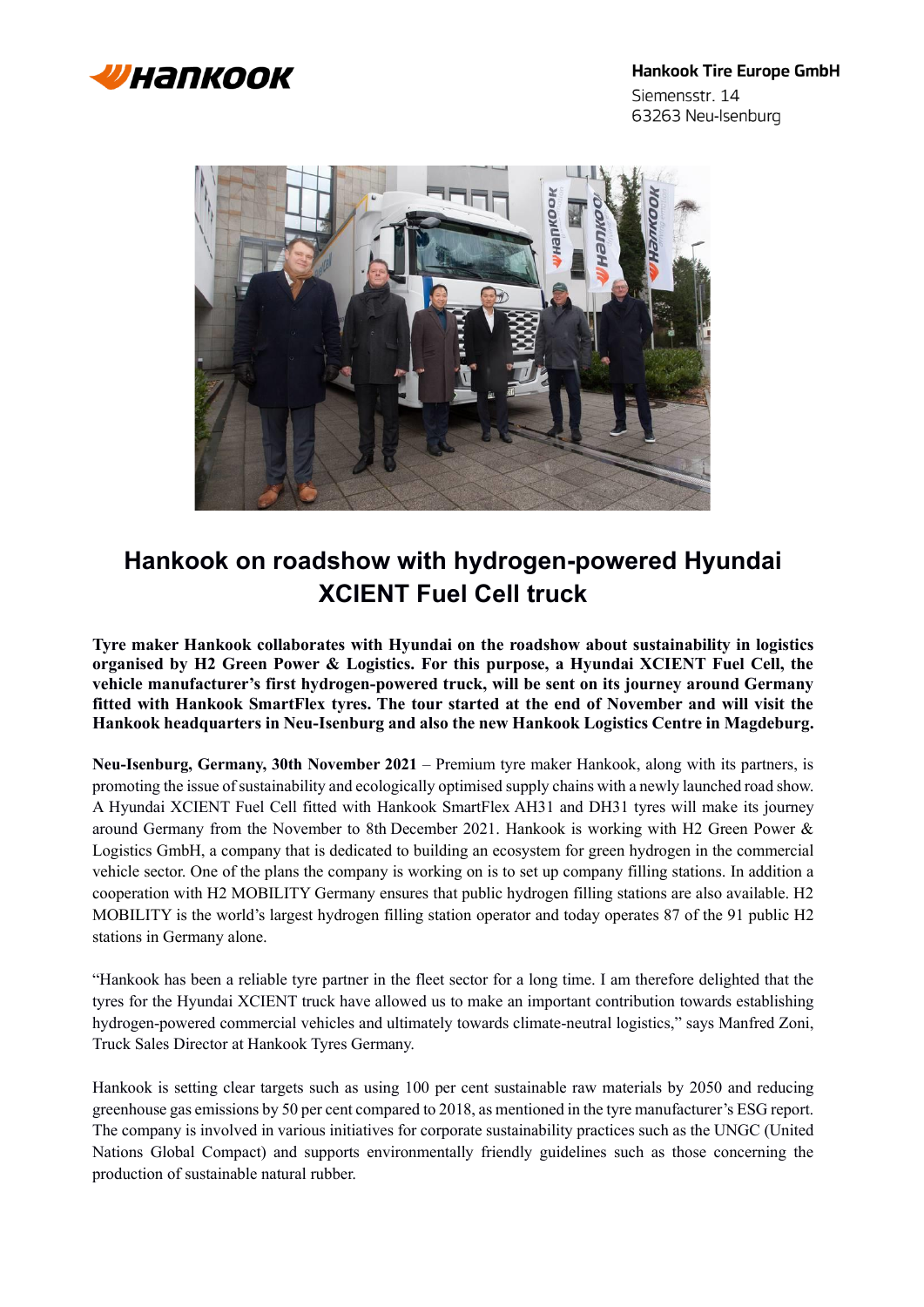

A core element of the tyre manufacturer's efforts for sustainable business lies in truck retreading technology. Hankook illustrates the advantages of this sustainable "increased life" concept by employing SmartLife Solutions. Hankook's commercial vehicle tyres are designed in such a way that they can be retreaded several times thanks to their high-quality carcass. These features not only allow fleet companies to do good for the environment, but also to exploit significant economic benefits thanks to greatly increased overall mileage.

"Without using hydrogen (H2) in industry and transport, which can be stored and transported, the energy transition is currently considered unattainable. H2 Green Power & Logistics GmbH, based in Münster and with a branch in Magdeburg, shows that medium-sized companies can also play a role in this enterprise. The business model includes a complete ecosystem for green hydrogen in commercial vehicle mobility and later also for large stationary customers," says Dr Ludger Hellenthal, managing partner of H2 Green Power & Logistics GmbH.

Hankook's all-round SmartFlex AH31 (steer axle tyre) and SmartFlex DH31 (drive axle tyre) were selected for the road show to make sure the truck is well equipped. Commercial vehicle customers can rely on these profiles in particular due to their high driving safety and increased load-bearing capacity. The SmartFlex AH31 and SmartFlex DH31 both feature the M+S symbol and the snowflake (3PMSF) symbol, ensuring good traction even in surprising winter road conditions. The drive axle tyre also has a 6-rib tread pattern with 6-angled tread blocks. This ensures wear and tear affects the tyre more evenly, and increases the life of the tyre. Hankookpatented self-cleaning sipes in the centre of each block prevent damage to the block edges, ensuring excellent traction performance throughout the tyre's life.

```
###
```